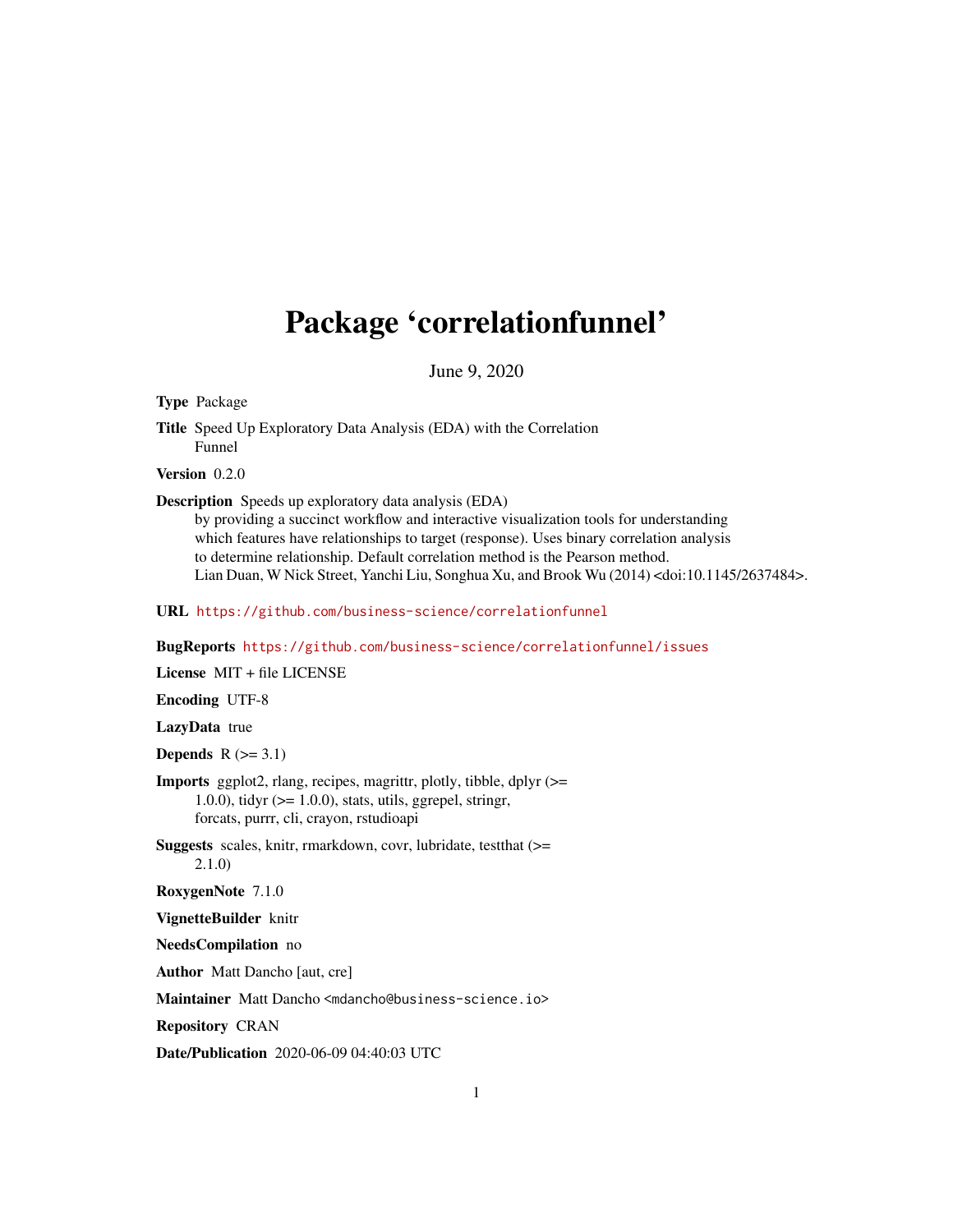### <span id="page-1-0"></span>R topics documented:

| Index | $\bullet$ |
|-------|-----------|
|       |           |
|       |           |
|       |           |
|       |           |
|       |           |

<span id="page-1-1"></span>binarize *Turn data with numeric, categorical features into binary data.*

#### Description

binarize returns the binary data coverted from data in normal (numeric and categorical) format.

#### Usage

```
binarize(
  data,
 n_bins = 4,
  thresh_infreq = 0.01,
 name_infreq = "-OTHER",
  one_hot = TRUE
)
```
#### Arguments

| data          | A tibble or data.frame                                                                                                                                                                |
|---------------|---------------------------------------------------------------------------------------------------------------------------------------------------------------------------------------|
| n_bins        | The number of bins to for converting continuous (numeric features) into discrete<br>features (bins)                                                                                   |
| thresh_infreq | The threshold for converting categorical (character or factor features) into an<br>"Other" Category.                                                                                  |
| name_infreq   | The name for infrequently appearing categories to be lumped into. Set to "-<br>OTHER" by default.                                                                                     |
| one_hot       | If set to TRUE, binarization returns number of new columns = number of levels.<br>If FALSE, binarization returns number of new columns $=$ number of levels $-1$<br>(dummy encoding). |

#### Details

#### The Goal:

The binned format helps correlation analysis to identify non-linear trends between a predictor (binned values) and a response (the target)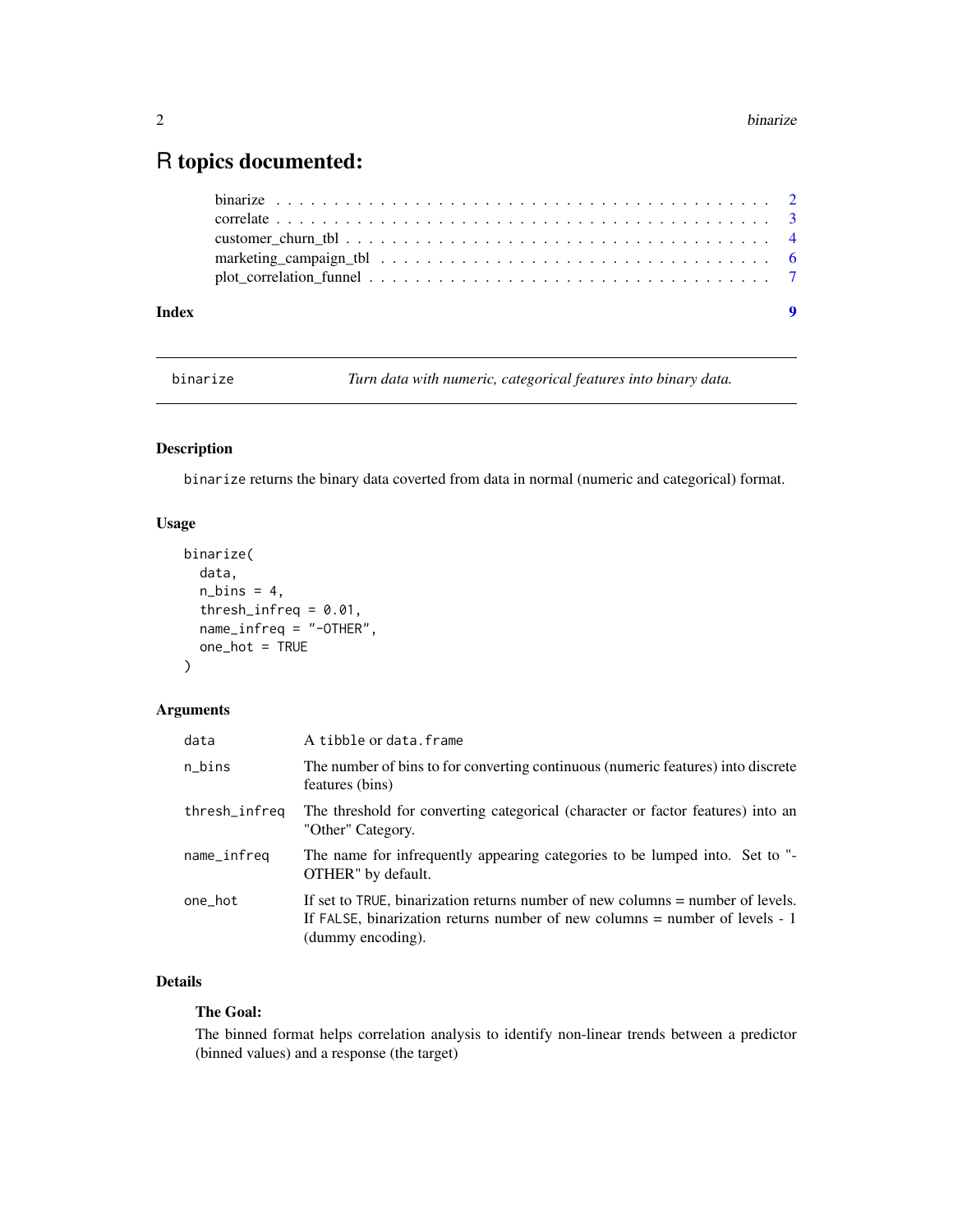#### <span id="page-2-0"></span>correlate 3

#### What Binarize Does:

The binarize() function takes data in a "normal" format and converts to a binary format that is useful as a preparation step before using [correlate\(\)](#page-2-1):

Numeric Features: The "Normal Data" format has numeric features that are continuous values in numeric format (double or integer). The binarize() function converts these to bins (categories) and then discretizes the bins using a one-hot encoding process.

Categorical Features: The "Normal Data" format has categorical features that are character or factor format. The binarize() function converts these to binary features using a one-hot encoding process.

#### Value

A tbl

#### Examples

```
library(dplyr)
library(correlationfunnel)
```

```
marketing_campaign_tbl %>%
    select(-ID) %>%
   binarize()
```
<span id="page-2-1"></span>correlate *Correlate a response (target) to features in a data set.*

#### Description

correlate returns a correlation between a target column and the features in a data set.

#### Usage

```
correlate(data, target, ...)
```
#### Arguments

| data                    | A tibble or data.frame                                                                      |
|-------------------------|---------------------------------------------------------------------------------------------|
| target                  | The feature that contains the response (Target) that you want to measure rela-<br>tionship. |
| $\cdot$ $\cdot$ $\cdot$ | Other arguments passed to cor                                                               |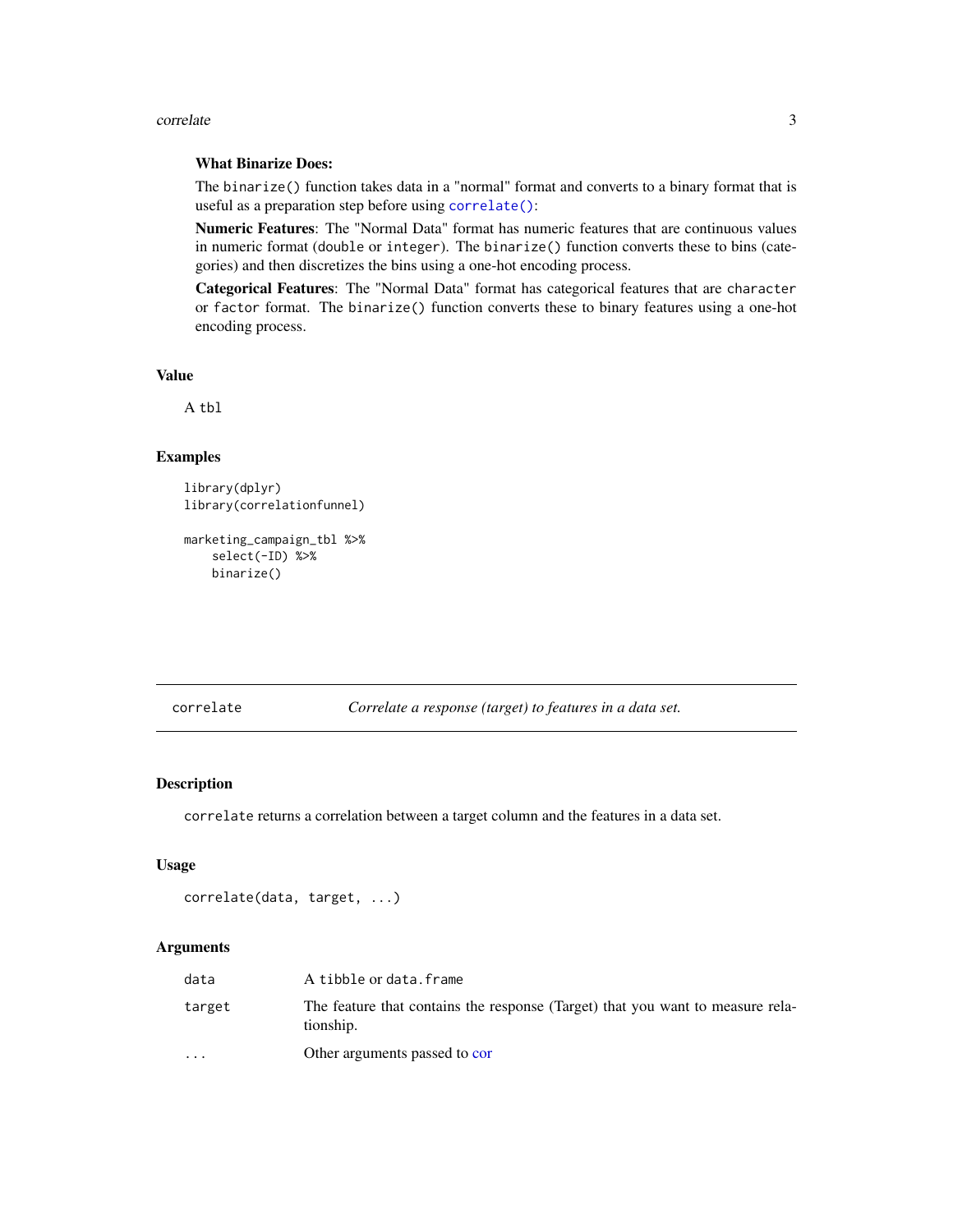#### Details

The correlate() function provides a convient wrapper around the [cor](#page-0-0) function where the target is the column containing the Y variable. The function is intended to be used with binarize $($ ), which enables creation of the binary correlation analysis, which is the feed data for the [plot\\_correlation\\_funnel\(\)](#page-6-1) visualization.

The default method is the Pearson correlation, which is the Correlation Coefficient from L. Duan et al., 2014. This represents the linear relationship between two dichotomous features (binary variables). Learn more about the binary correlation approach in the Vignette covering the Methodology, Key Considerations and FAQs.

#### Value

A tbl

#### References

Lian Duan, W. Nick Street, Yanchi Liu, Songhua Xu, and Brook Wu. 2014. Selecting the right correlation measure for binary data. ACM Trans. Knowl. Discov. Data 9, 2, Article 13 (September 2014), 28 pages. DOI: http://dx.doi.org/10.1145/2637484

#### See Also

[binarize\(\)](#page-1-1), [plot\\_correlation\\_funnel\(\)](#page-6-1)

#### Examples

library(dplyr) library(correlationfunnel)

```
marketing_campaign_tbl %>%
   select(-ID) %>%
   binarize() %>%
   correlate(TERM_DEPOSIT__yes)
```
customer\_churn\_tbl *Customer Churn Data Set for a Telecommunications Company*

#### **Description**

A dataset containing data related to telecom customers that have enrolled in various products and services

#### Usage

customer\_churn\_tbl

<span id="page-3-0"></span>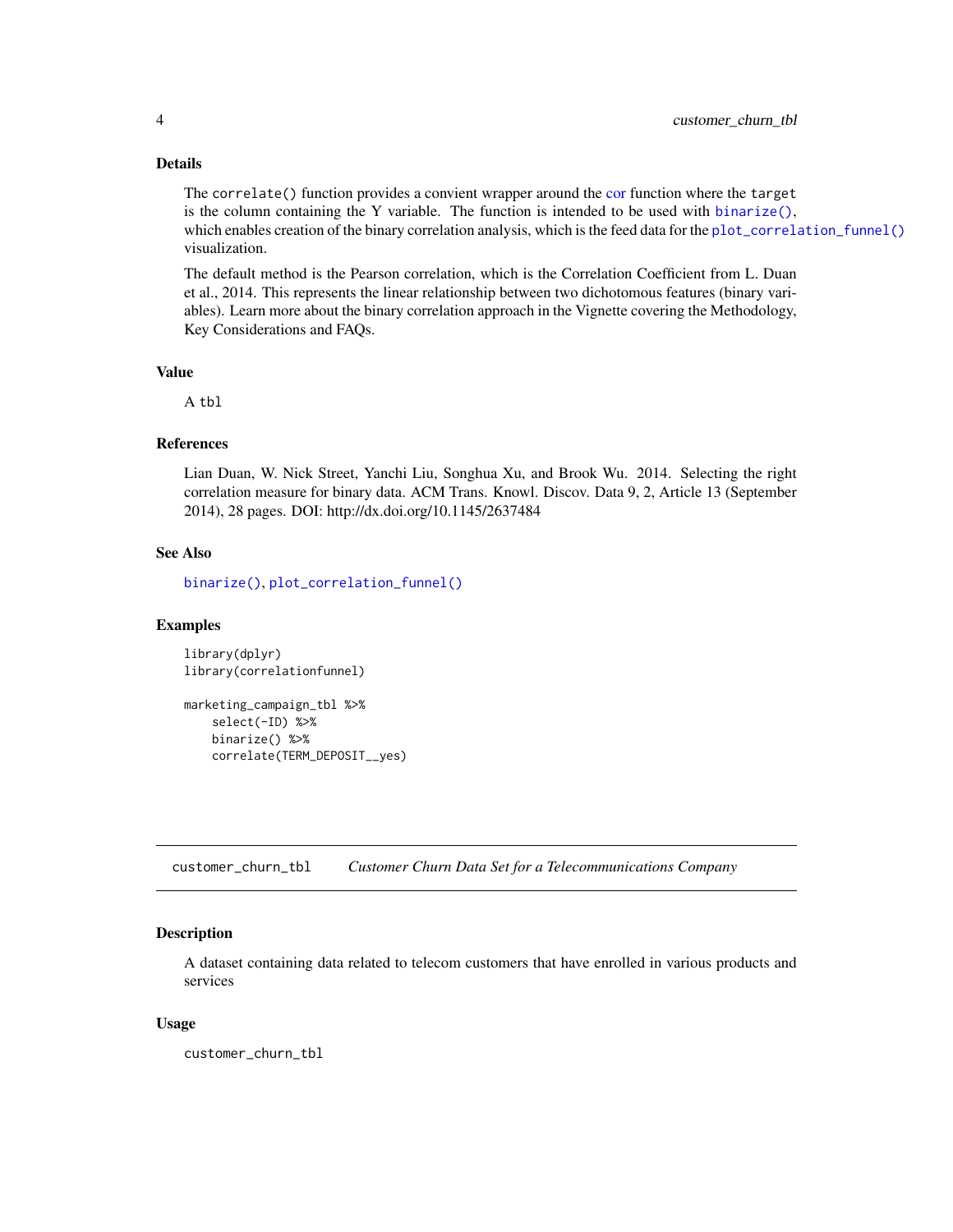#### Format

An object of class spec\_tbl\_df (inherits from tbl\_df, tbl, data.frame) with 7043 rows and 21 columns.

#### Telecom Customer Data:

- customerID (chr): CUSTOMER ID
- gender (chr): Customer's gender ("Female", "Male")
- SeniorCitizen (dbl):  $1 =$  Senior Citzen,  $0 =$  Not Senior Citizen
- Partner (chr): Whether the customer has a partner or not (Yes, No)
- Dependents (chr): Whether the customer has dependents or not (Yes, No)
- tenure (dbl): Number of months the customer has stayed with the company
- PhoneService (chr): Whether the customer has a phone service or not (Yes, No)
- MultipleLines (chr): Whether the customer has multiple lines or not (Yes, No, No phone service)
- InternetService (chr): Customer's internet service provider (DSL, Fiber optic, No)
- OnlineSecurity (chr): Whether the customer has online security or not (Yes, No, No internet service)
- OnlineBackup (chr): Whether the customer has online backup or not (Yes, No, No internet service)
- DeviceProtection (chr): Whether the customer has device protection or not (Yes, No, No internet service)
- TechSupport (chr): Whether the customer has tech support or not (Yes, No, No internet service)
- StreamingTV (chr): Whether the customer has streaming TV or not (Yes, No, No internet service)
- StreamingMovies (chr): Whether the customer has streaming movies or not (Yes, No, No internet service)
- Contract (chr): The contract term of the customer (Month-to-month, One year, Two year)
- PaperlessBilling (chr): Whether the customer has paperless billing or not (Yes, No)
- PaymentMethod (chr): The customer's payment method (Electronic check, Mailed check, Bank transfer (automatic), Credit card (automatic))
- MonthlyCharges (dbl): The amount charged to the customer monthly
- TotalCharges (dbl): The total amount charged to the customer
- Churn (chr): Outcome. Whether the customer churned or not (Yes or No)

#### Source

#### [IBM Sample Datasets](https://community.ibm.com/community/user/gettingstarted/home)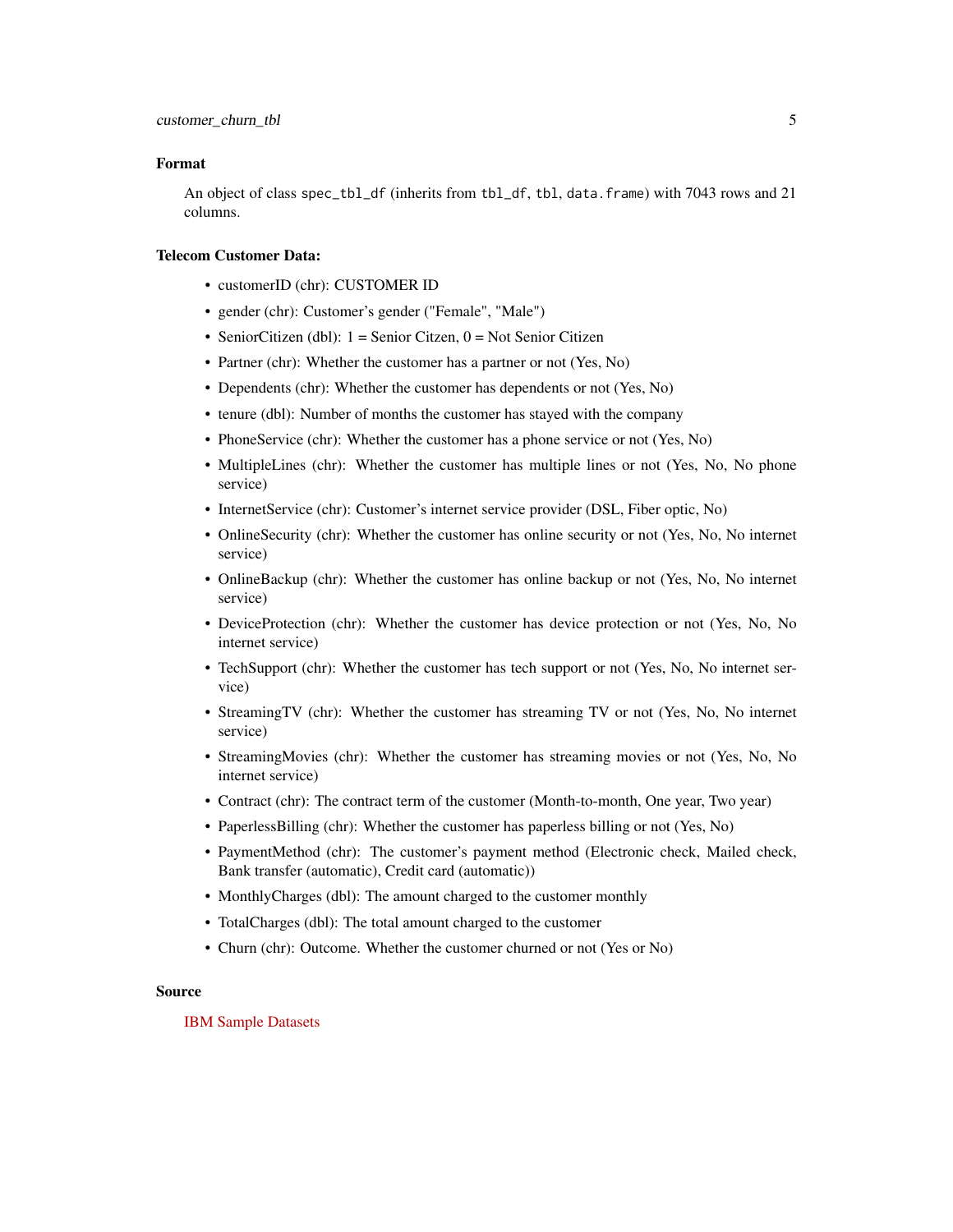<span id="page-5-0"></span>marketing\_campaign\_tbl

*Marketing Data for a Bank*

#### Description

A dataset containing data related to bank clients, last contact of the current marketing campaign, and attributes related to a previous marketing campaign.

#### Usage

```
marketing_campaign_tbl
```
#### Format

An object of class tbl\_df (inherits from tbl, data.frame) with 45211 rows and 18 columns.

#### Bank Client Data:

- ID (chr): CUSTOMER ID
- AGE (dbl): Customer's age
- JOB (chr): Type of job (categorical: "admin.","unknown","unemployed","management","housemaid","entrepreneur","s "blue-collar","self-employed","retired","technician","services")
- MARITAL (chr): marital status (categorical: "married","divorced","single"; note: "divorced" means divorced or widowed)
- EDUCATION (chr): categorical: "unknown","secondary","primary","tertiary"
- DEFAULT (chr): Has credit in default? (binary: "yes","no")
- BALANCE (dbl): Average yearly balance, in euros (numeric)
- HOUSING (chr): Has housing loan? (binary: "yes","no")
- LOAN (chr): Has personal loan? (binary: "yes","no")

#### Features related to the last contact during the current marketing campaign:

- CONTACT (chr): Contact communication type (categorical: "unknown","telephone","cellular")
- DAY (dbl): Last contact day of the month (numeric)
- MONTH (chr): Last contact month of year (categorical: "jan", "feb", "mar", ..., "nov", "dec")
- DURATION (dbl): Last contact duration, in seconds (numeric)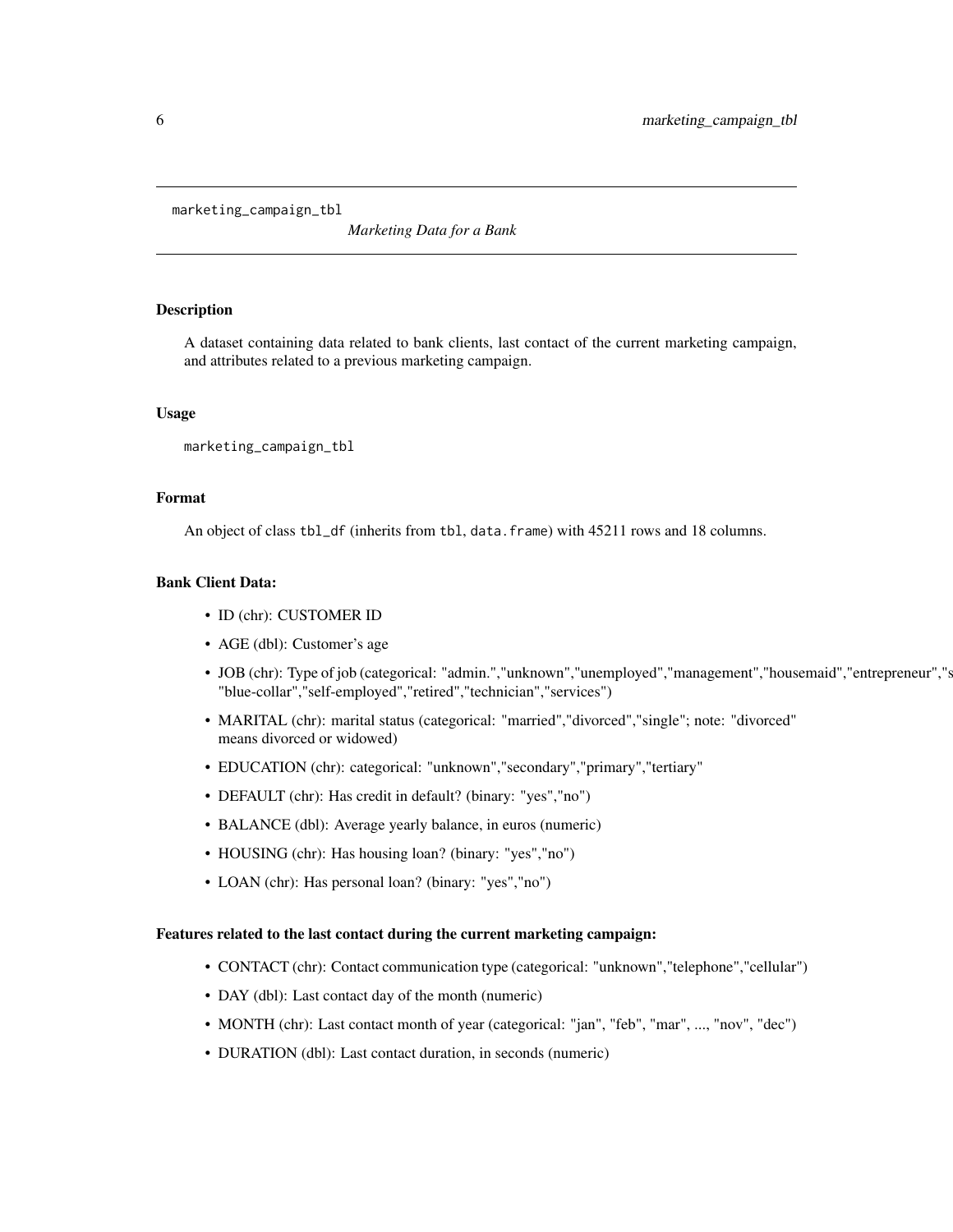#### <span id="page-6-0"></span>Additional Attributes:

- CAMPAIGN (dbl): Number of contacts performed during this campaign and for this client (numeric, includes last contact)
- PDAYS (dbl): Number of days that passed by after the client was last contacted from a previous campaign (numeric, -1 means client was not previously contacted)
- PREVIOUS (dbl): Number of contacts performed before this campaign and for this client (numeric)
- POUTCOME (chr): Outcome of the previous marketing campaign (categorical: "unknown","other","failure","success")

#### Target Variable (Response):

• TERM\_DEPOSIT (chr): Has the client subscribed a term deposit? (binary: "yes","no")

#### Source

[Moro et al., 2014](https://archive.ics.uci.edu/ml/datasets/Bank+Marketing) S. Moro, P. Cortez and P. Rita. A Data-Driven Approach to Predict the Success of Bank Telemarketing. Decision Support Systems, Elsevier, 62:22-31, June 2014

<span id="page-6-1"></span>plot\_correlation\_funnel

*Plot a Correlation Funnel*

#### Description

plot\_correlation\_funnel returns a correlation funnel visualization in either static (ggplot2) or interactive (plotly) formats.

#### Usage

```
plot_correlation_funnel(
  data,
  interactive = FALSE,
  limits = c(-1, 1),alpha = 1)
```
#### Arguments

| data        | A tibble or data.frame                                                                        |
|-------------|-----------------------------------------------------------------------------------------------|
| interactive | Returns either a static (ggplot2) visualization or an interactive (plot1y) visu-<br>alization |
| limits      | Sets the X-Axis limits for the correlation space                                              |
| alpha       | Sets the transparency of the points on the plot.                                              |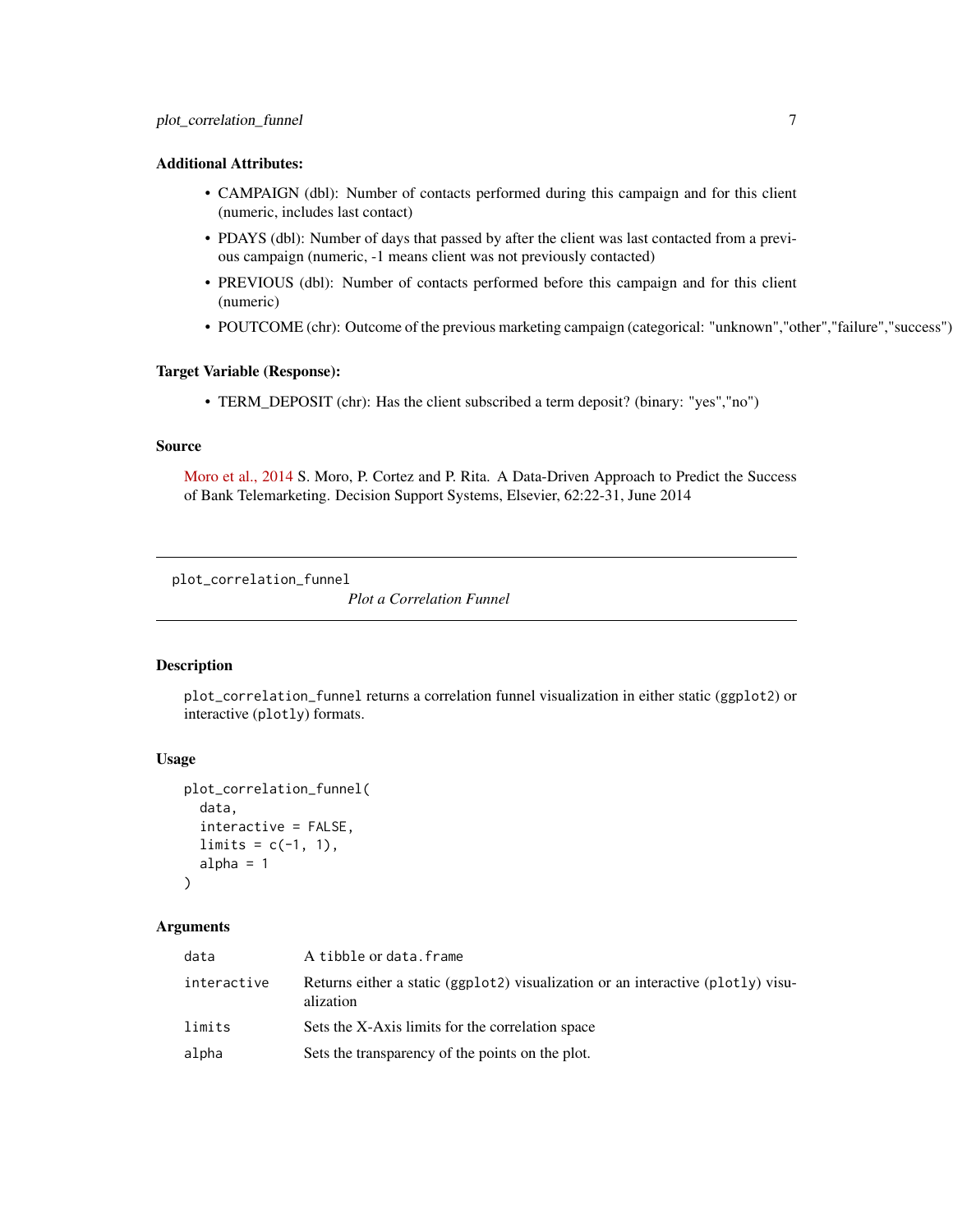#### <span id="page-7-0"></span>Value

A static ggplot2 plot or an interactive plotly plot

#### See Also

[binarize\(\)](#page-1-1), [correlate\(\)](#page-2-1)

#### Examples

library(dplyr) library(correlationfunnel)

```
marketing_campaign_tbl %>%
   select(-ID) %>%
   binarize() %>%
   correlate(TERM_DEPOSIT__yes) %>%
   plot_correlation_funnel()
```